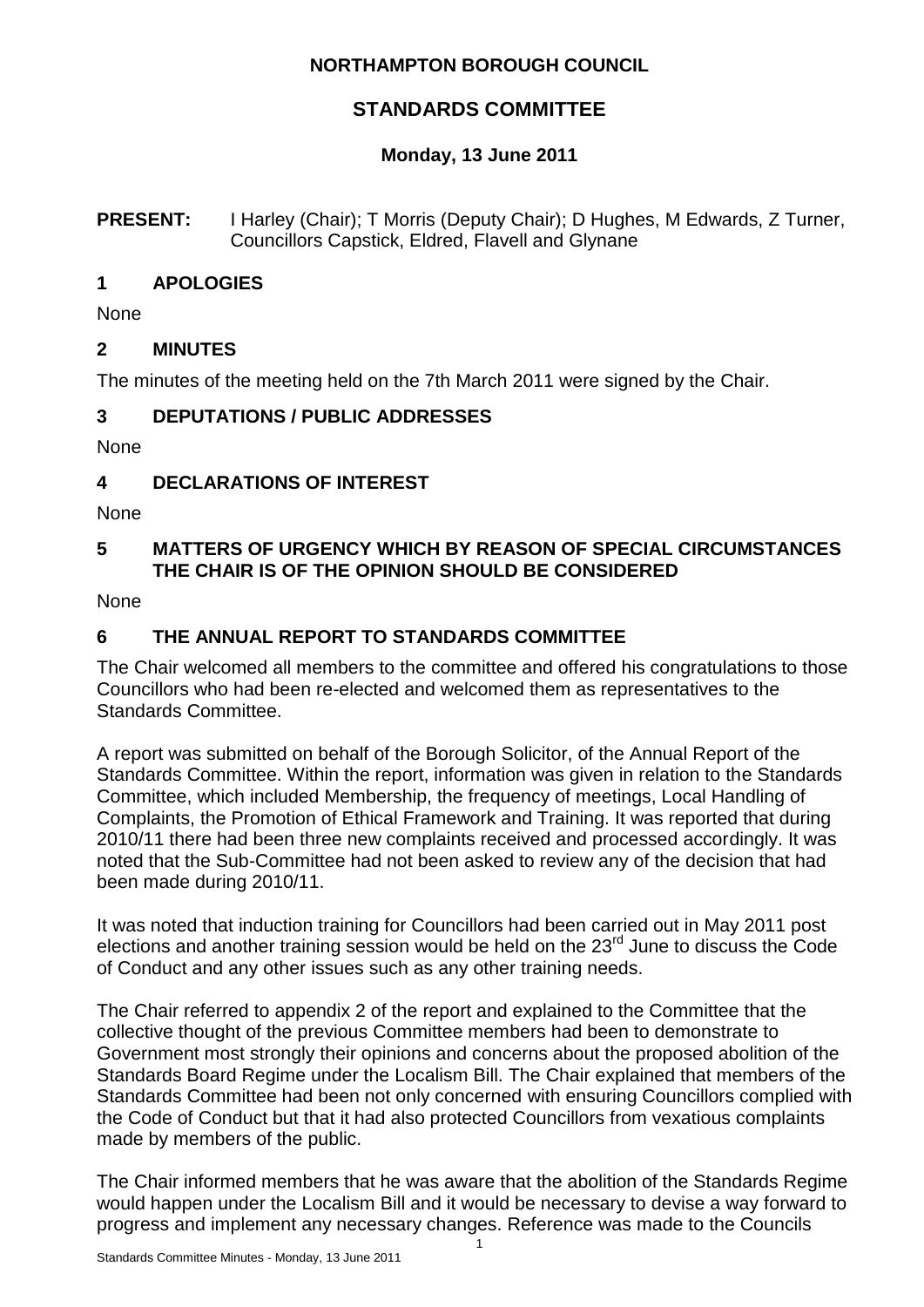vastly improved performance over the last few years and the Chair commented that some of this was due to the high standards and conduct of elected Councillors.

Councillor Glynane commented that Standards had worked positively for Councillors as it offered them protection from vexatious complaints and without it there could be an erosion of people's faith and trust in their local Councillors. He further commented that the abolition of the Standards Board Regime, would result in the police being held responsible for conducting investigations into matters relating to any criminality of a Councillor but not morality, which was covered by the Code of Conduct.

Councillor Flavell expressed concern that once the Standards Board Regime had been abolished the consequences of poor conduct would be more unchecked and that there was a necessity to have checks and balances in place in order to promote good conduct. It was questioned what the consequences would be should there be no ramifications for improper conduct without a framework in place. Cllr Capstick commented that the party Leaders would have the ability to withdraw the whip but it was commented that this was not considered a likely or productive consequence.

Z Turner commented that it would be sensible to take a proactive approach to the implementation of the Localism Bill and focus on providing measures sooner rather than later to deal with the consequences of the abolition.

Councillor Capstick suggested that the way to proceed would be to hold a meeting with all Party Leaders, the Monitoring Officer, the Chief Executive to get a unified voice and to publicize the fact that Northampton Borough Council would be maintaining and promoting high standards of conduct post abolition of the regime.

In response to a question asked, the Solicitor informed the Committee that Local Authorities would still be able to have a Standards Committee and a voluntary Code of Conduct but that the remit of a Standards Committee and the detail of any code would be the subject of consultation particularly with a view to the powers to make sanctions, which would inevitably be limited as a result of the Localism Bill.

### **RESOLVED:**

- 1. That the Chair of Standards, The Monitoring Officer, The Chief Executive and Leader of the Council meet to express the concerns of the Standards Committee and which aspects of the Communications Strategy and Action Plan would be introduced.
- 2. That the above people be invited to the next meeting of the Standards Committee to be held on the  $17<sup>th</sup>$  October 2011.

### **7 STANDARDS FOR ENGLAND CASE REVIEW 2010**

A report was submitted on behalf of the Monitoring Officer, which sought the attention of members to the Standards for England's Case Review for 2010, attached to the report.

The Chair commented that the report was for noting and that the majority of the Case Reviews were very much based on common sense.

The Solicitor explained that the Case Reviews were a good reference point for members of the Standards Committee and commented that it may be of particular use when discussing any proposed new Code of Conduct.

### **RESOLVED:**